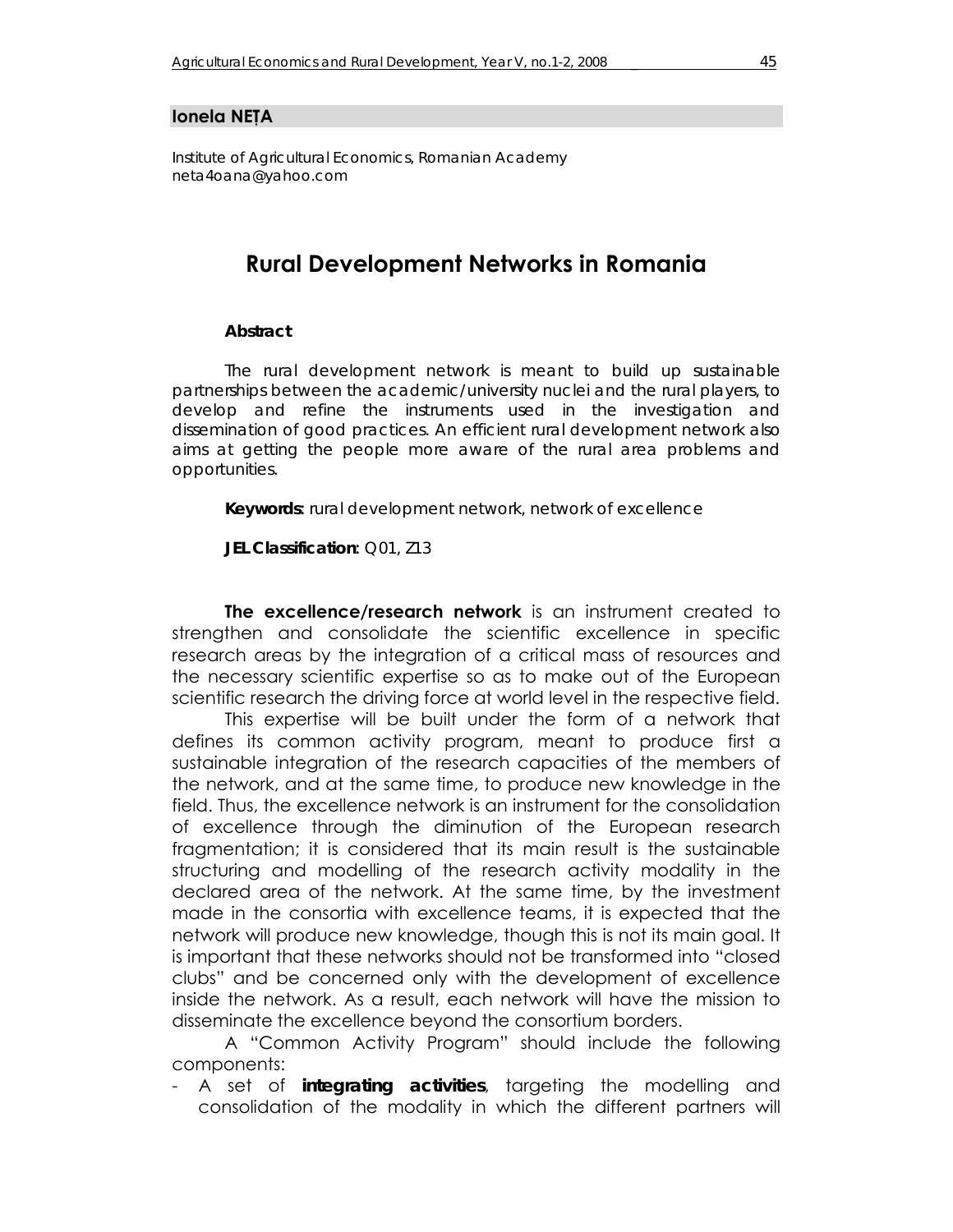develop research activities under the network. This will certainly involve a coordinated planning of the modality, in which the consortium members will develop their own research activities, so as to increase the complementarity of specializations and to contribute to the development of mutual specializations. The mutual specializations imply a development of the positive and strong parts of the research activities, and the diminution of "weaknesses" in the research process. The integrating activities can also include the pooling of certain specific research resources (research premises, instruments and/or technological platforms), the common administration of the knowledge portfolio of the consortium members, mobilities and mutual visits of the specialists, the reallocation of specialists, and the improvement of the electronic communication networks so as to ensure an interactive work of the teams involved in the project;

- A set of *research activities,* subordinated to the goal for which the network has been created, i.e. the development of new research instruments and the creation of new research platforms of common interest and use, or the generation of new knowledge to bridge up the gaps in the common knowledge portfolio;
- A set of activities dedicated *to the dissemination of excellence*, the most important aspect of a common program of activity being the development of a common program for training the researchers and the other key persons within the consortium, as maintaining the excellence position at EU level mainly depends on the existence of a team of researchers with special scientific performances. Other activities dedicated to the dissemination can include actions for increasing the awareness level of the large public and their understanding the role and beneficial effects of science and technology, as well as knowledge transfer to research teams outside the network. All the activities in this program must benefit from a coherent managerial framework, taking into consideration the fact that the activities can and must support each other for reaching the proposed goal.

## **The network of active organizations in community development – RuralNet**

**The RuralNet network** is a network of active non-governmental organizations in community development. The bases of this network were established in 2002, when the need for information, knowledge and experience exchange encouraged the organization of a first meeting with organizations dedicated to community development in Romania. After this other meetings followed, which had their own importance in shaping the role that this network could have in the civil society. In this respect, the bases of a cooperation were established, namely priority directions of action, principles and values – all these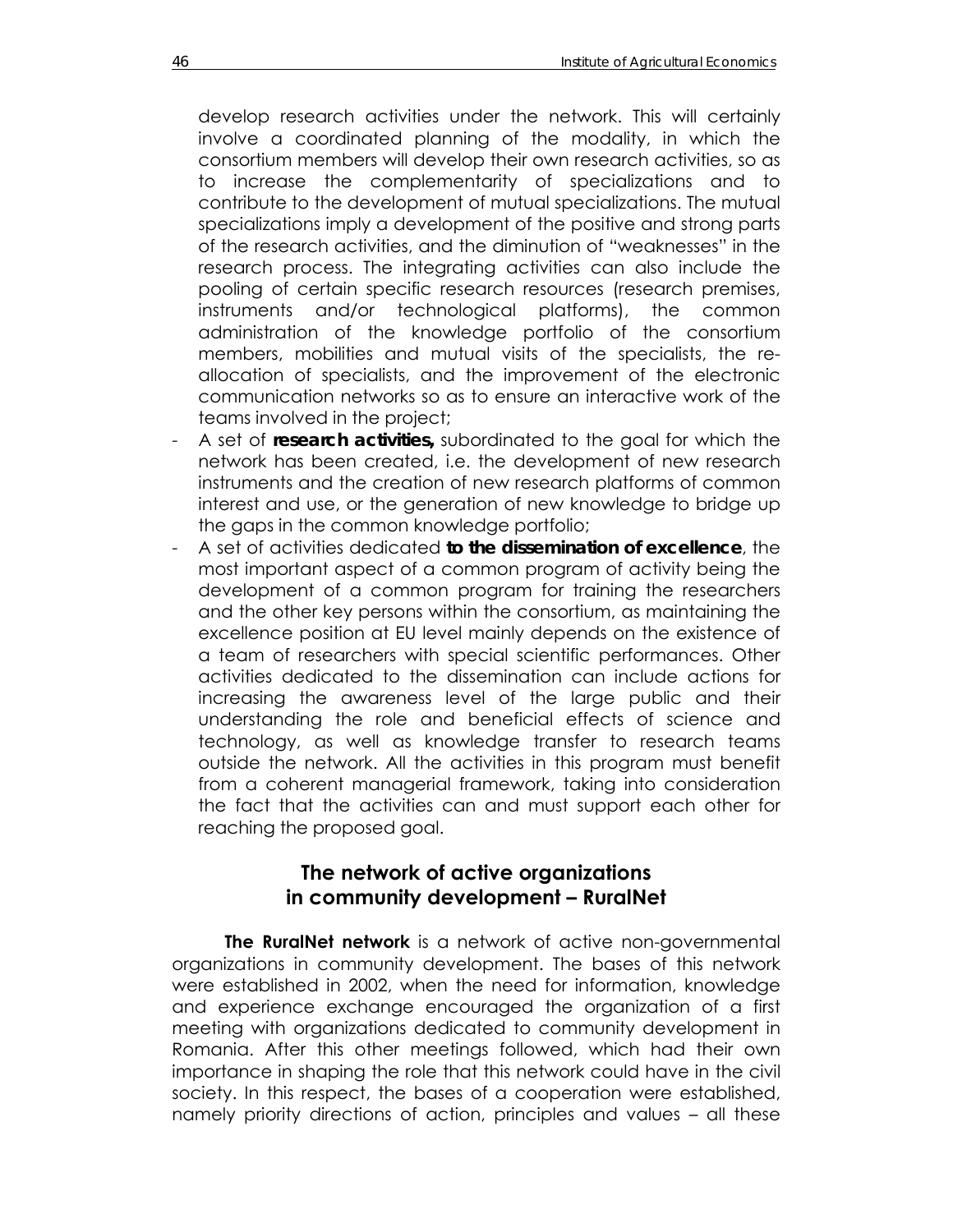being included into a partnership agreement, signed by about 20 organizations.

**The RuralNet Mission** is to ensure the increase in the quality of services provided by the active organizations in the field of community development in Romania and the best use of their competences and resources.

**The RuralNet goal** is to develop and maintain the collaboration framework for the active organizations in the field of community development in Romania.

**The RuralNet members** are organizations dedicated to community development, or which develop at least one community development project in Romania and are part of the **Network of active organizations in community development – RuralNet.** *The RuralNet Members are*:

- 1. The Center for Rural Assistance
- 2. The Romanian Community Development Association
- 3. The Romanian Foundation for Children, Community and Family
- 4. The Resources Center CREST
- 5. The Regional Community Development Association
- 6. The Ecology and Tourism Club "Albamont"
- 7. The Free Youth Organization
- 8. The Community Foundation
- 9. Albin Foundation
- 10. The Romanian Social Development Fund
- 11. The Community Development Partnership
- 12. Education 2000+ Center
- 13. Outward Bound
- 14. Ecotop Foundation
- 15. The Sustainable Development Association "The Live Fire"
- 16. CIVITAS Foundation for Civil Society
- 17. The Council of Non-Governmental Active Organizations in Social Services
- 18. The Romanian Counselling and Support Association
- 19. The Center of Ethno-Cultural Diversity Resources
- 20. The Center of Resources for the Romani Communities
- 21. The Mediation and Community Security Center
- 22. The Foundation for Education and Local Development Agapis
- 23. Ecotopia Romania Association

**The RuralNet Members** have based their activity on the same main principles, and their work targets the same fundamental values: community involvement, respect of traditions, diversity and local specificity, respect for the environment, and improvement of the living conditions in the communities in Romania; yet they can use different instruments to implement their principles.

 By the Cooperation Agreement, the RuralNet members commit themselves to an intense long-term **cooperation**, which should ensure a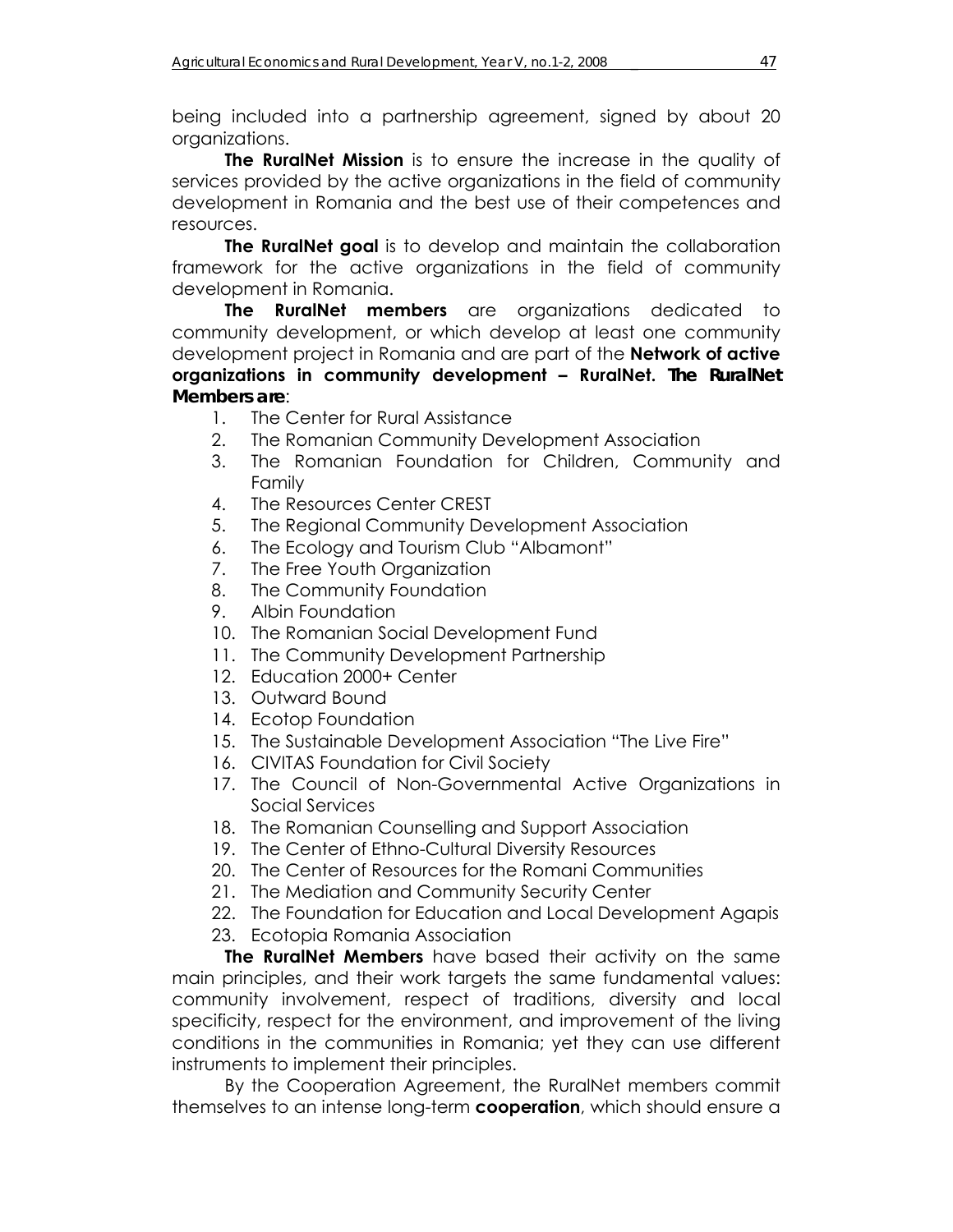greater complementarity and coherence of their community development activities in Romania and South-East Europe.

 The RuralNet Members agreed to cooperate in the following areas:

- **Promoting the concept** of community development and **good practices** in Community development
- **Lobby and advocacy activities** for the communities where they are acting and for the RuralNet Members (i.e. actions for the official recognition of the specific community development professions, the improvement of the legal framework for the communities and the community development organizations);
- **Vocational training** in community development of the RuralNet network members;
- **Exchange of relevant information**, with regard to the programs, activities, events, existing or potential financial resources in the fields in which the RuralNet Members are interested; relevant information with regard to other social actors with expertise in similar fields;
- **Development and implementation of programs** based on the complementarity principle, by providing technical assistance and training, when needed;
- **The dissemination and promotion of relevant information on the RuralNet,** in the brochures, information bulletins, web pages, study visits of the RuralNet Members.

 The RuralNet Coordination Committee consists of the **Rural Assistance Center (CAR)**, the **Romanian Community Development Association (ARDC)**, the **Romanian Counselling and Support Association (ARCS)**.

**The Rural Assistance Center** is a non-governmental organization, based in Timisoara, established in the year 2000 by the Open Society Foundation Romania, which activates in the rural development field. Its mission is to create and consolidate the local capacity for sustainable development in the rural communities. Its **values** are the following: social equity and justice, participation, sustainability, intervention responsibility, transparency and pro-activity. *The main interest fields are the following: community development and institutional development in the rural areas*.

 **CAR** activities are guided by the principle of key actors' involvement in projects through local, regional, national and international partnerships.

**CAR** is a member in two important networks of the civil society in Romania: **SON** (Soros Open Network) and **RuralNet** (a network of active organizations in community development. In 2003 **CAR** started to collaborate with the European network **PREPARE** (Pre-accession European Rural Partnership), and in 2004 it joined the **PASOS** network (Policy Association for an Open Society)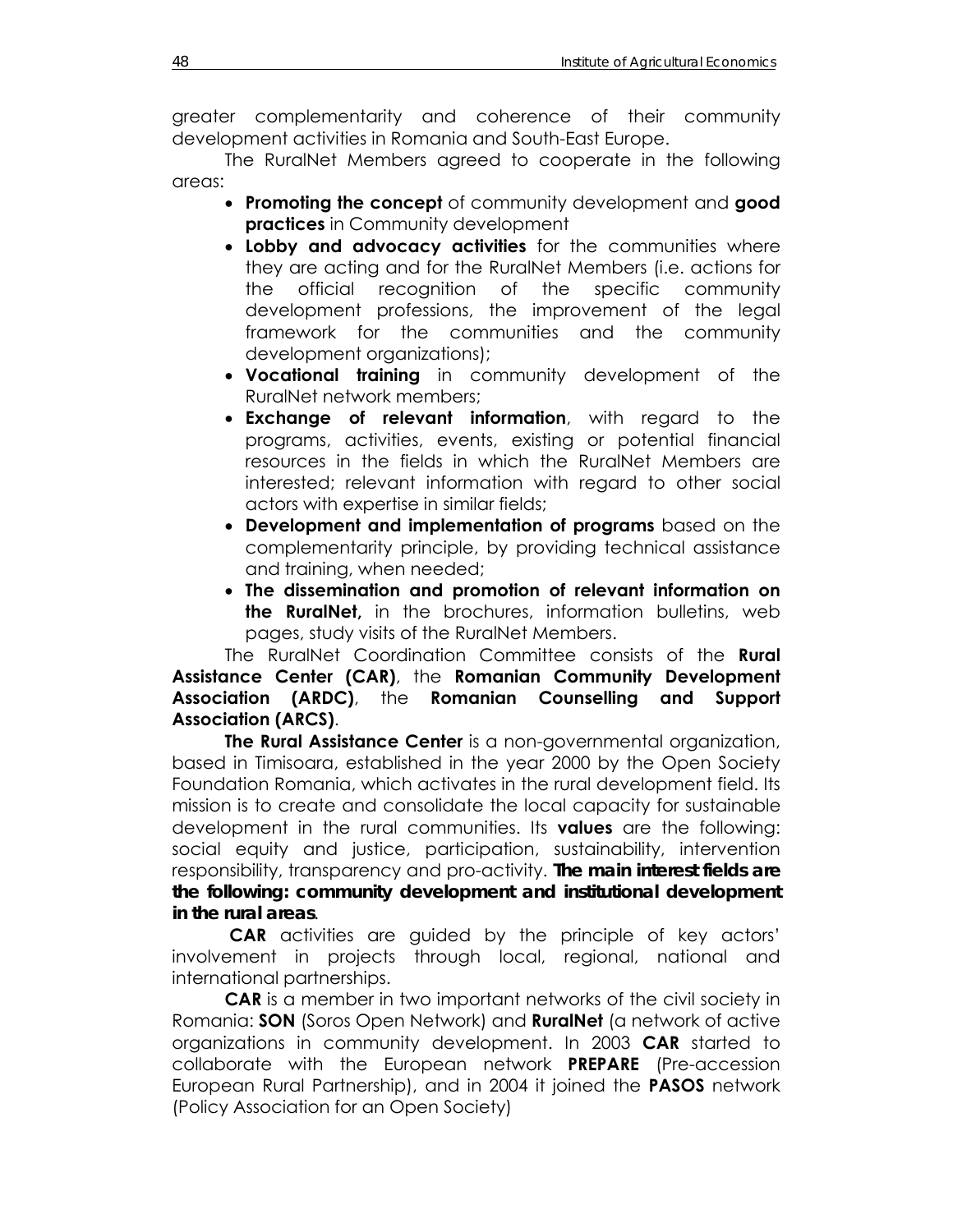### *CAR activities include:*

- o Community services:
- o Information
- o Technical assistance (community facilitation, training and consultancy)
- o Financial assistance to initiative groups
- o Development of studies, research works and strategies
- o Development of specialized publications
- o Development of public policies

*CAR beneficiaries:* 

- o Formal and informal associative structures (local associations, local initiative groups)
- o Institutions (the town hall, the village club, the school) in the rural area;
- o Business environment in the rural areas;  *CAR Partners:*
- o Rural communities
- o Governmental institutions
- o NGOs
- o Universities
- o Commercial companies
- o Mass media

Throughout its activity, CAR implemented more than 57 projects in 217 communities, having 713 beneficiaries with the support of over 65 funding bodies, 50 partners, and 110 sponsors and donators.

*The RuralNet network development* represented a project implemented in the period *2004-2006* by the Rural Assistance Center under partnership with member organizations in the RuralNet network - **The Romanian Community Development Association, the Community Development Association SZEKE, the Romanian Counselling and Support Association, the Civitas Foundation for the Civic Society, Outward Bound Romania, Agapis Association, Center of Romani Communities Resources, the Ethno-Cultural Diversity Center.** 

# **The project objectives:**

- o Encouraging the exchange of knowledge, practices and expertise among the network members and increasing the networking capacity of the network.
- o The dissemination of good practices, experiences and results of the network members as well as the development of activities inside the network both at national level and with institutions/international organizations involved in community development.
- o The increase of visibility and recognition of RuralNet at national and international level, with the goal of becoming an important player in the process of developing policies that target the development of the communities in Romania.

The project comprised 4 types of main activities: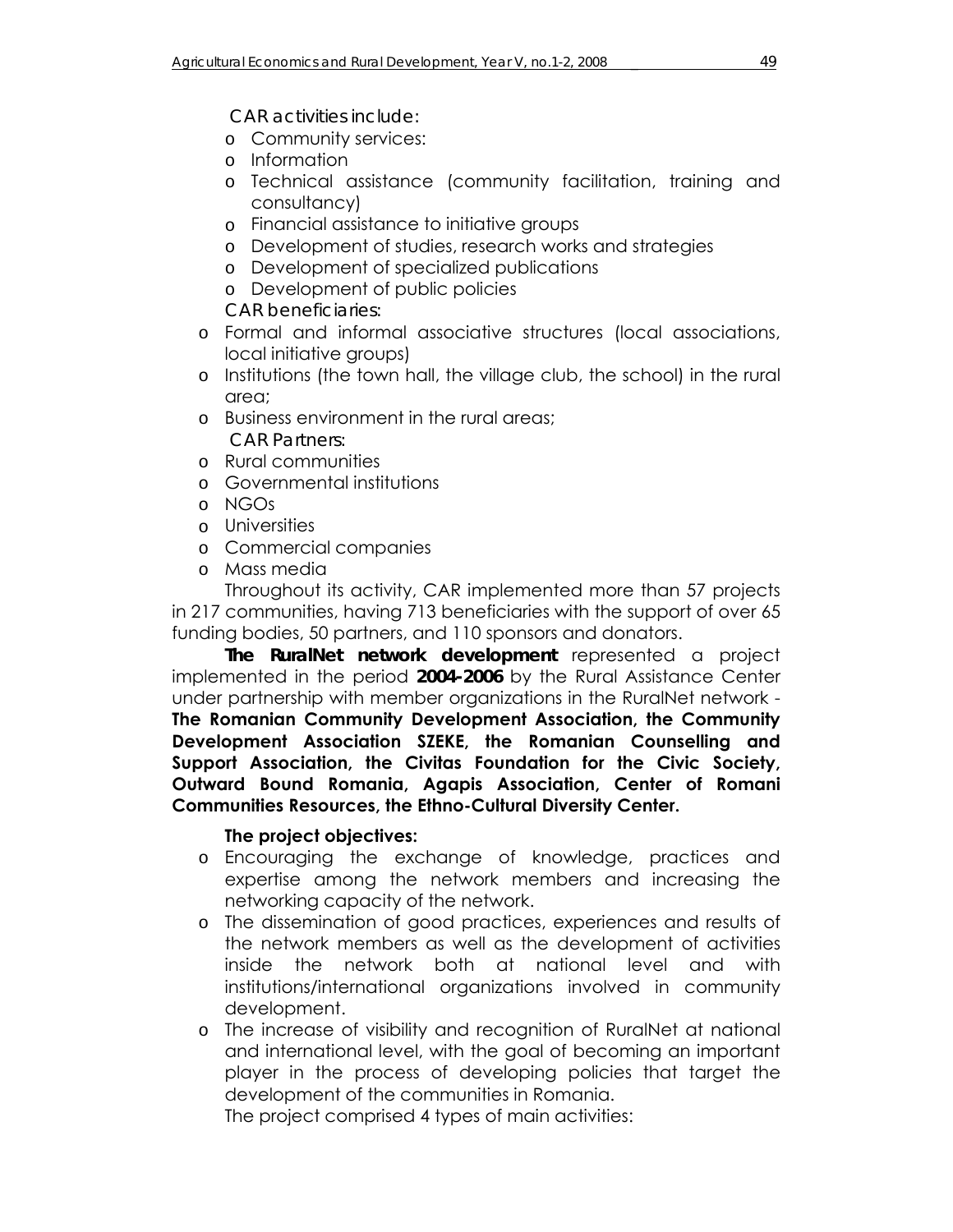- 1. training sessions
- 2. workshops
- 3. development of common projects
- 4. other (biannual meetings, coordination, monitoring, dissemination activities)

The funding body for the project was Charles Stewart Mott Foundation – 50,000 USD.

**The Romanian Community Development Association (ARDC),**  Focşani, Vrancea

ARDC mission is to contribute to building up a strong civil society, working with poor and less developed communities in Eastern Europe, such that they rely upon their own strengths and enjoy selfdetermination and collective welfare. ARDC accomplishes its mission working directly with such communities or supporting organizations and institutions that are working with them, also by developing the work of the facilitator in the zone.

 ARDC is the first non-governmental organization in community development in Romania, which started its activity in January 1999 as a network of community facilitators of different professions (sociologists, ethnologists, social assistants, teachers, psychologists, economists, and engineers), located in the poor counties of Romania, trained in community development and having work experience directly inside the communities.

 For ARDC a developed community first means a strong community, active, united and persevering, which has the capacity to identify, analyze and solve its own problems, without any intervention from outside. And this becomes a reality when the people (the citizens, the individuals) get self-confident, while gaining confidence in the other people, too; the people feel capable of intervention and cooperation in solving up the local problems; the people assume their responsibility for the destiny of the communities they are living in, they enjoy collective welfare and are proud of the community they are living in.

ARDC goals are the following:

- o Change of attitude and supply of knowledge to the communities with which we are working and to other organizations
- o Promoting the values of the community development and of our model to the communities and organizations we come into contact
- o Promoting the alternative represented by the non-governmental organizations as partner of the initiatives of the central and local public authorities.

**The Romanian Counselling and Support Association** is based in Drobeta Turnu Severin, having the mission to support the individuals and groups in the process of personal development and for the integration into the community.